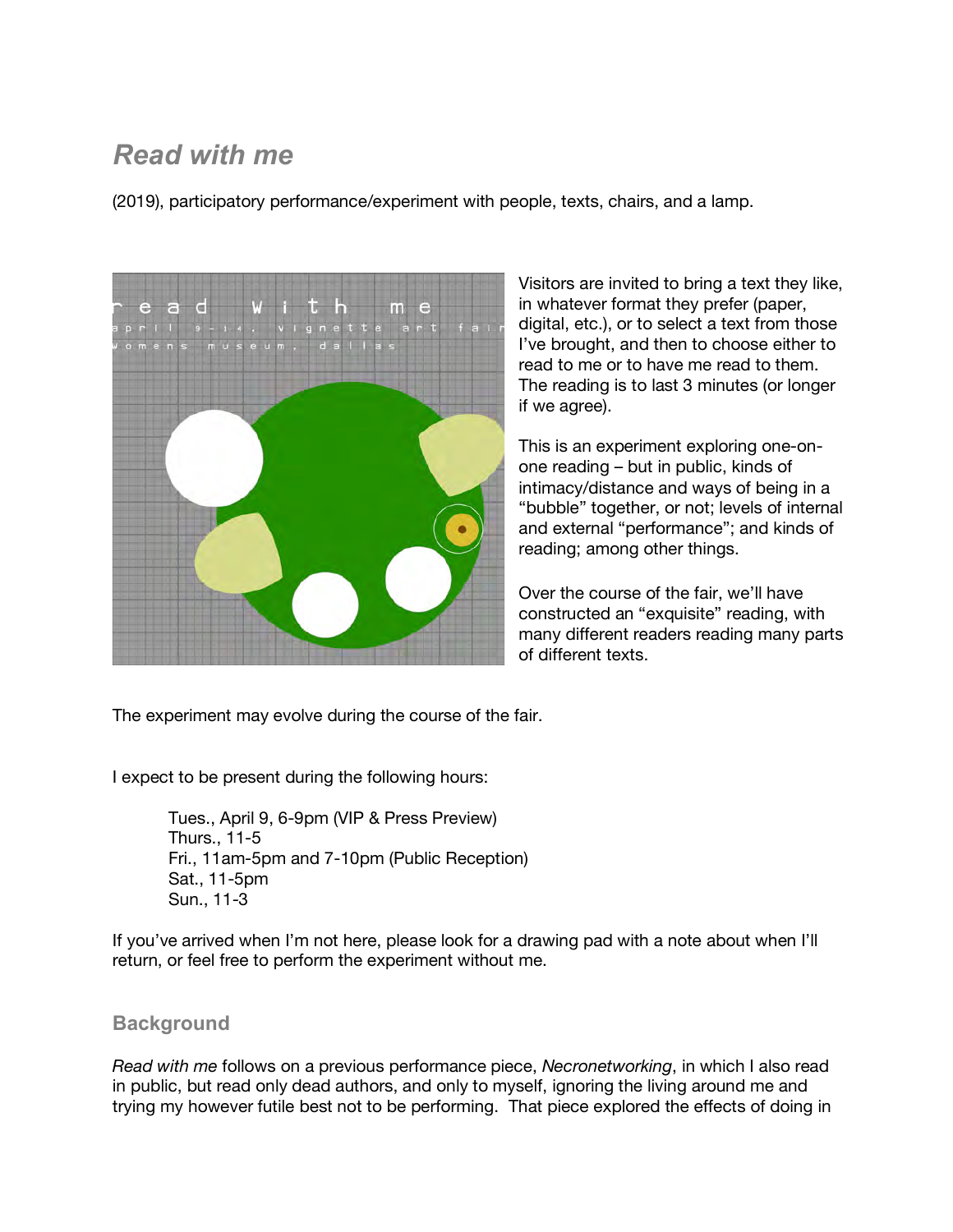public the kind of focussed reading I usually do privately within my own "bubble," among other things. How would it feel, how would onlookers react?

In *Read with me*, the "performance" is for two of us to read *to* each other – to be in a bubble together, or at least have our bubbles touch and maybe partly merge insofar as we're experiencing the same words in the same moment – but again, to do that in public.

We'll be combining the intellectual processes nvolved in reading and possibly talking about what we've read, on the one hand, with whatever emotions may be stirred by the texts themselves and/or by the act of sharing them with another person who's physically close by – rather than, say, hearing the words spoken from a podium or streamed through a device.

Among other things, I hope perhaps to enjoy a little bit of what I felt when being read to as a child. Will any of the intimacy we might experience if we were reading together alone survive doing it on public display? Will we "perform" the text differently than if we were reading together alone?

Other considerations...

Many people seem to be performing their lives for online consumption...

For most of our species' existence, we interacted with one another almost exclusively in person; now we're conducting more and more of our interaction with others via our screens...

Reading was invented late in human history, and for several centuries, all reading was done aloud – the first clear record of silent reading appears in St. Augustine's *Confessions*; and silent reading probably did not predominate until the 1700's or later.

Some theorists believe that all reading, even to oneself, is essentially performative – we basically "perform" the words in our heads for ourselves – see one of the books I've brought, *The Performance of Reading* by Peter Kivy – although the better we get at reading, the less visible, the more implicit this process becomes (or as Michael Polanyi might put it, the more "tacit"; see his book, *The Tacit Dimension*). How will our interior reading "performance" relate to our overt performance as part of *Read with me*?

In earlier eras, especially when books were scarcer, reading aloud was a social activity, a way of entertaining ourselves together. Now that most of us have our own screens, we often don't even watch tv together...